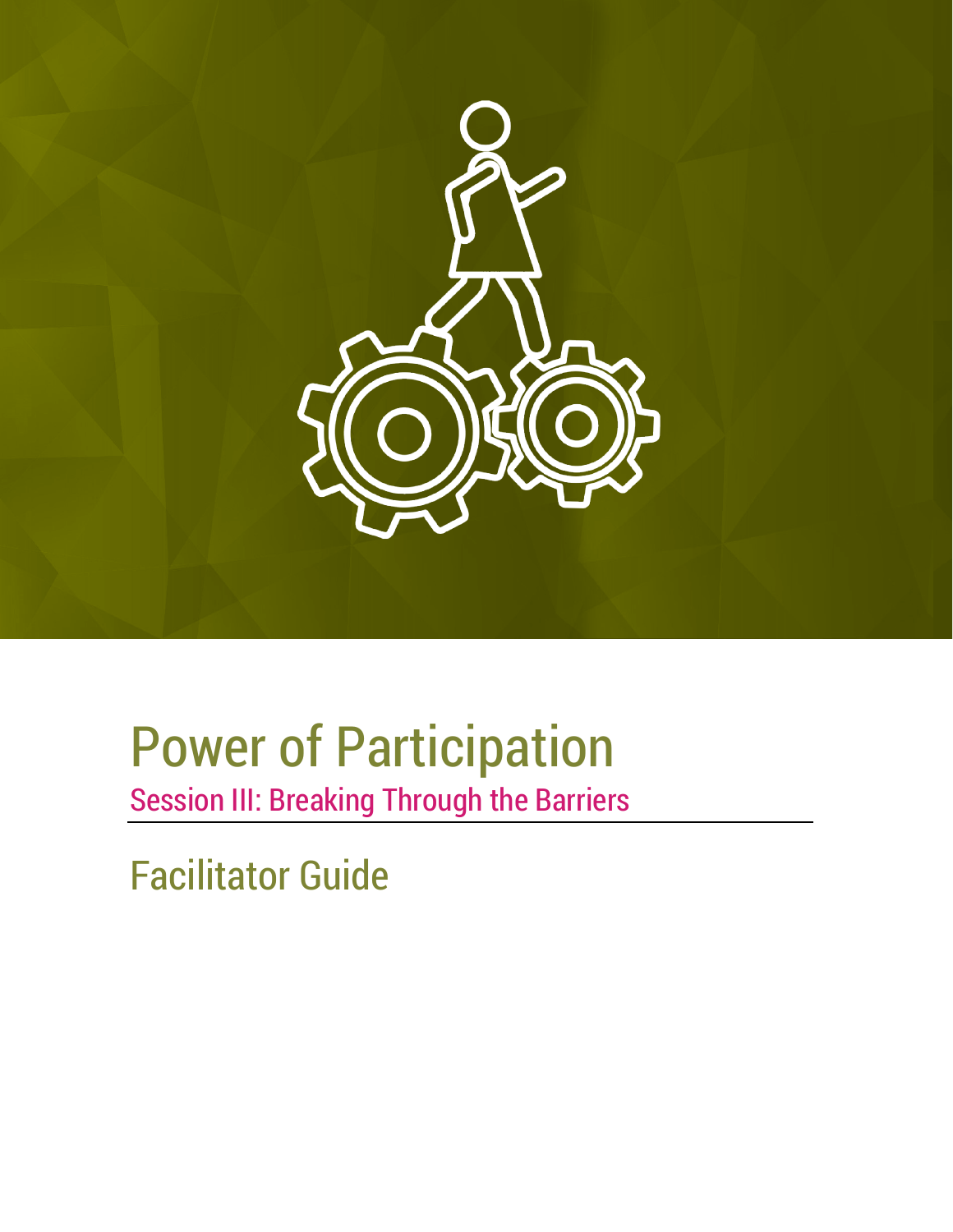## Snapshot



### **Session Purpose:**

To build participants' awareness of the different efforts to prevent people from voting, why certain constituencies are targeted, and why these efforts are so effective.



### Session Goals:

- To help participants become aware of all the different ways certain constituencies are discouraged or prevented from exercising their right to vote
- To better understand what barriers 9to5's base and their families and friends face most often
- To build awareness of the historical factors and changing demographics that are contributing to the increasing barriers to voting that are surfacing
- To interest awareness that the outcome of elections matter, and there are important differences even among less than ideal candidates
- To increase motivation and long-term resolve for voting
- To deepen the sense of connection among the participants, and from the participants to 9to5

## **三 Prep & Set-Up**

## Materials/handouts needed:

## Timeline slides from Session I posted on wall

- **1787: No Federal Voting standard**
- **-** 1790: Naturalization Law for whites only
- 1848: Limits on voting rights for Mexicans in US territories
- $-1868: 14<sup>th</sup>$  Amendment
- **1870: 15<sup>th</sup> Amendment and states limit voting rights for AA**
- **1876: Indigenous People cannot vote**
- **1965: Voting Rights Act Passed**
- **2000: residents of US colonies cannot vote**
- $\Box$  Pre-prepared, covered headings for wall: what keeps us from voting
	- **Psychological barriers**
	- Rules/laws (structural)
	- **-** Cultural barriers
	- **•** Physical/logistical barriers
	- Political barriers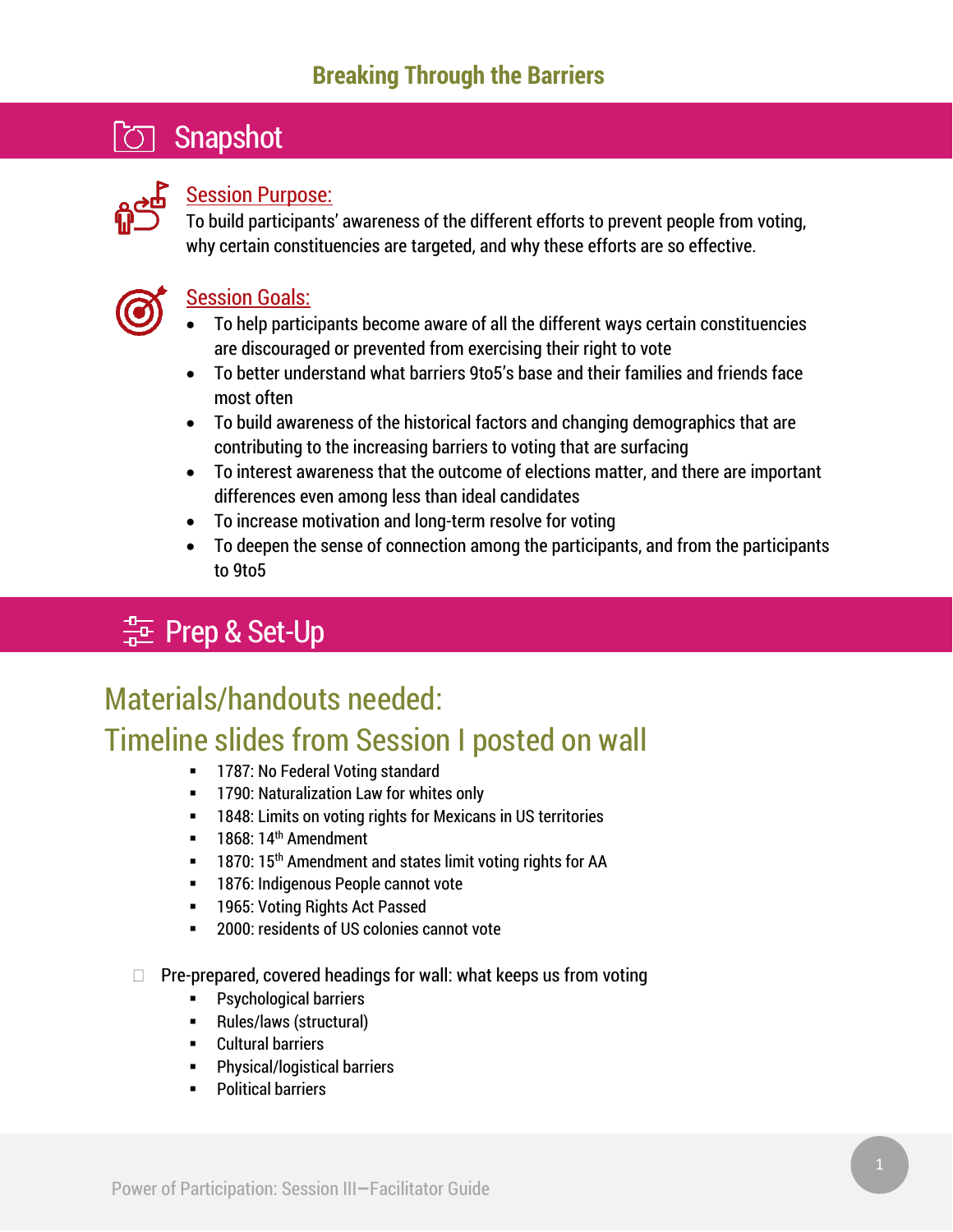- $\Box$  Handouts used for the session:
	- **-** Did you Know?
	- **In Their Own Words: Ossoff/Handel**
	- **•** Quick view: voting in GA
- $\Box$  Evaluation forms

### Equipment/supplies needs:

- Easels
- $\Box$  Flip chart paper
- Markers
- **Tape**
- $\Box$  Sticky notes (lots)
- $\Box$  Fine tip Sharpie pens for participants

### Room Set-up:

- $\Box$  Easel(s) with flip chart paper easily accessible for facilitator
- $\Box$  Chairs in a circle
- $\Box$  Work tables outside the chair circle
- $\Box$  Timeline slides posted on wall (uncovered)
- $\Box$  Covered headings on wall: what keeps us from voting (see above)
- $\Box$  Guiding questions (covered)
	- Activity I: What's ever prevented you, and friends and family members, from voting? Write down anything you can think of.
	- Activity III:
		- **How does the information we've talked about today make you feel?**
		- What will you say to friends and family about whether or not voting matters?
		- Do you have any ideas of things to say to encourage them to vote?

## $\mathcal{F} \equiv$  Section I-Introductory Activities

## 20 mins

#### Key Components:

| $\overline{3}$ 2 mins     | Welcome                                                               |
|---------------------------|-----------------------------------------------------------------------|
| $\overline{\circ}$ 2 mins | Intro to 9to5                                                         |
| $\overline{3}$ 9 mins     | Participant intros and icebreaker                                     |
| $\overline{3}$ 5 mins     | Series and session overview: What the next 1 1/2 hours will look like |
|                           | Review of key punchlines from Sessions I & 2                          |
|                           | Quick reflections on Sessions I & 2 from participants                 |
| $\overline{O}$ 2 mins     | Revisit group agreements and answer any new questions                 |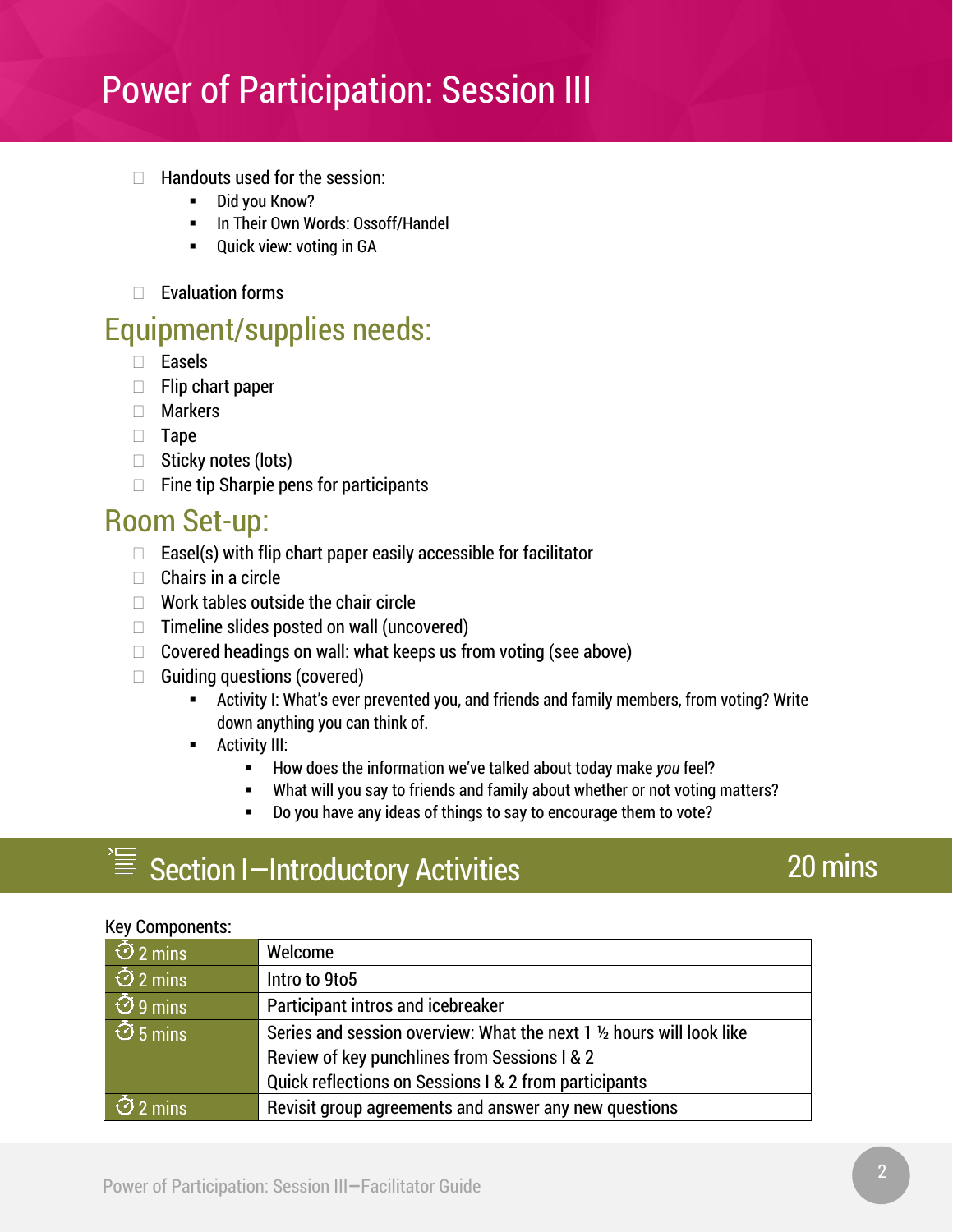## Section II-Core Activity

## 55 mins

#### Key Components:

| $\overline{O}$ 2 mins         | <b>Overview</b>                                      |
|-------------------------------|------------------------------------------------------|
| $\overline{\text{O}}$ 23 mins | Activity I-Pulse of the room                         |
| $\overline{O}$ 20 mins        | Activity II-Small group work                         |
| $\odot$ 10 mins               | Activity III- Individual reflection and pair sharing |

### Overview (2 mins)

- We're going to spend the next 55 minutes or so looking at why exercising our right to vote isn't always easy and straightforward.
- We're going to look at ways people are prevented or discouraged from voting, and whether those efforts are effective.
- We'll look at the big picture nationally, and also more closely at what's going on here in GA

### Activity I—Pulse of the room (23 mins)

### $\heartsuit$  What's stopping people from voting (individuals) (5 mins)

- Everyone take a bunch of sticky notes and sharpie marker.
- Sit for a moment and think about anything that's ever stopped you or anyone you knowfriends, family members—from voting in an election.
- Write everything you can think of on the sticky notes. Use a separate sticky note for each thing you've thought of that has prevented voting
- Make sure to put only one item on each piece of paper because we're going to post them on the wall and we want to be able to see all the separate things that stop us from voting.

Reveal the pre-posted headings and explain what we mean by each one:

- Psychological barriers—things like thinking voting doesn't matter, or voting is intimidating…
- **F** Rules/laws (structural) needing an ID to vote...
- Cultural barriers—people you're close to think voting is a waste of time…
- Physical/logistical barriers—can't get to the polling location, closing DMV offices…
- Political barriers—candidates don't reflect your interests…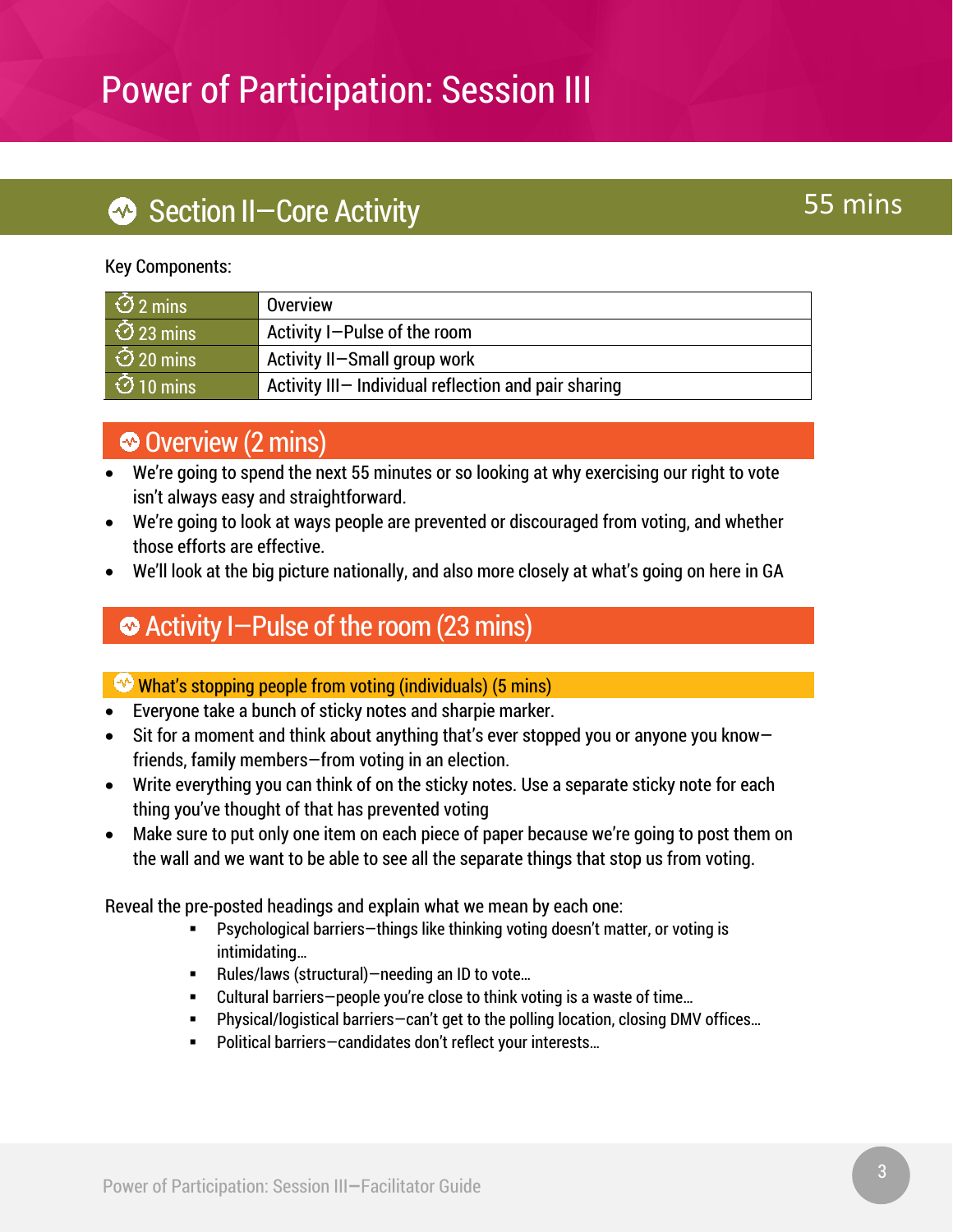#### $\vee$  Visually seeing what's reflected by the group (8 mins)

- Ask everyone to put each of their sticky notes under the heading that makes the most sense to them.
- Ask people to batch notes together if they seem to be about the same thing.
- Have everyone look at what's up there and talk about anything that stands out.

### $\heartsuit$  Spectrum exercise: how participants have been affected by different types of voter suppression (10 mins)

- Ask everyone to stand up
- Indicate that one end of the room is where to go if your answer to the question is MOST OF THE TIME; the other end of the room is where to stand if the answer is NOT SO MUCH; and then if it varies find a place in the middle that seems right



- Ask a question and have people position themselves in the room to indicate their answer
- When people are in place, summarize what seems to be the pulse of the room in response to the question
- Ask 2-3 people to briefly talk about why they're where they are on the spectrum



### Spectrum Questions

- How often do you choose not to, or have you been prevented from voting?
- Have you ever been unable to vote because you're not registered, or don't have a photo ID?
- Have you ever been unable to vote because you couldn't get to the polling location on election day and or didn't have childcare?
- Have you chosen not to vote because you don't like the candidates?
- Have you ever chosen not to vote because friends or family don't think it matters?
- How frequently do you vote in elections?

## Facilitator Punchlines

This will need to reflect whatever happened in the spectrum exercise.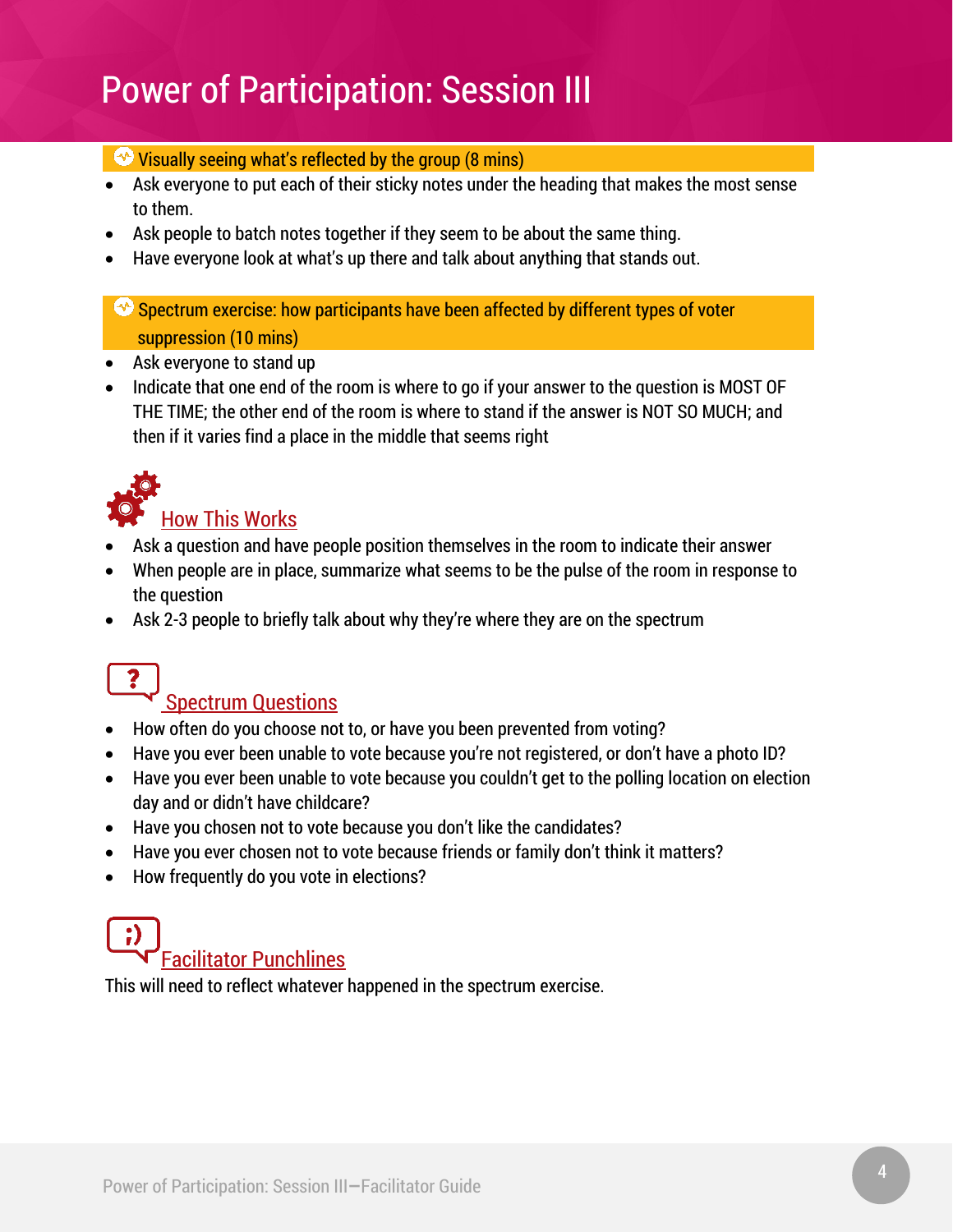## Activity II—Small group work (20 mins)

Break room up into small groups of 3 to 5 (depending on # of total participants).

**Explain the process** for each of these discussions, which is:

- Spend about 5 minutes discussing each of the handouts
- Answer the guiding question for each of the handouts



• What are the 2-4 most important points each of the handouts is making?

| $\overline{\bigcirc}$ 8 mins                                                                                                                     |
|--------------------------------------------------------------------------------------------------------------------------------------------------|
| Distribute Did you know?                                                                                                                         |
|                                                                                                                                                  |
| $\sigma$ 7 mins                                                                                                                                  |
| Distribute GA Voting Quick View and In Their Own Words.                                                                                          |
| $\overline{O}$ 5 mins                                                                                                                            |
| <b>Informal report back</b> key points from small groups to full group (Have people very briefly identify<br>some of the things they discussed.) |



### Facilitator Punchlines:

- There's been a significant increase in efforts to make it difficult to impossible for people in certain constituencies to vote, particularly:
	- **People of color**
	- **People with low incomes**
	- **People with histories of incarceration**
- These efforts operate on many interconnecting levels and are often highly effective.
- Voter suppression tactics are on the rise as the non-white population of the US is increasing.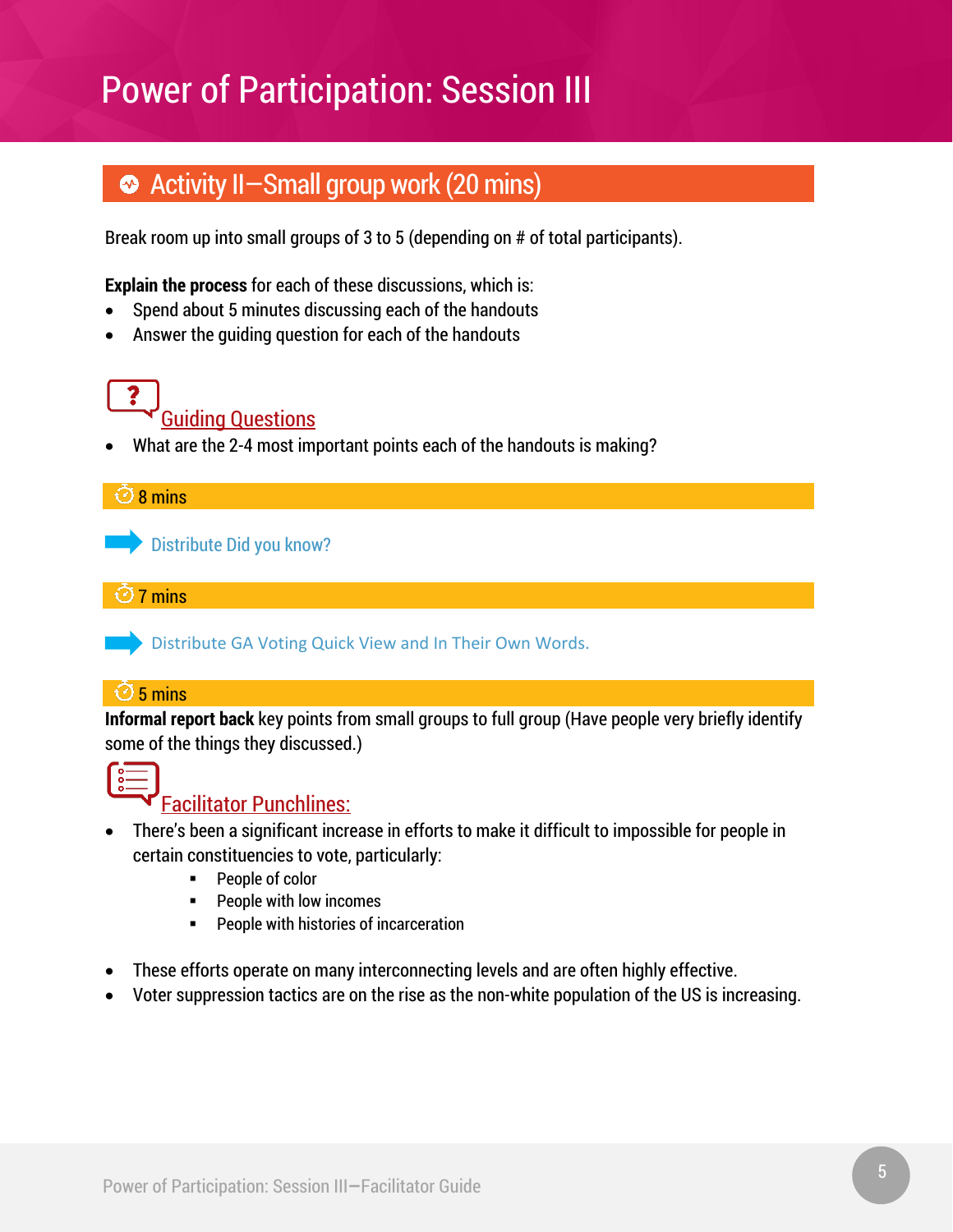## Activity III—Individual reflection and pair sharing (10 mins)

#### $\overline{O}$  5 mins

Bring everyone back together in a circle.

Reveal the Guiding Questions you've written on flip chart paper.

## $\ddot{\mathbf{?}}$

### Guiding Questions:

- How does the information we've talked about today make you feel?
- What will you say to friends and family about whether or not voting matters?
- Do you have any ideas of things to say to encourage them to vote?

Ask everyone to think to themselves for a minute about everything we've talked about today.

• How does this information make you feel?

Next think about someone you know who you suspect isn't voting regularly. Jot down some notes.

- After the session today what would you say to this person about whether or not voting matters?
- Do you have any ideas of things to say to encourage them to vote?

#### $\overline{O}$  5 mins

Pair sharing: Turn to the person sitting next to you on the left and and briefly discuss the Guiding Questions together.

## $\text{S} \equiv$  Section III-Discussion & Punchlines

### 15 mins

### 7 mins

**Informal report back** key points from pair sharing to full group (Have people **very briefly** identify some of the things they discussed.)